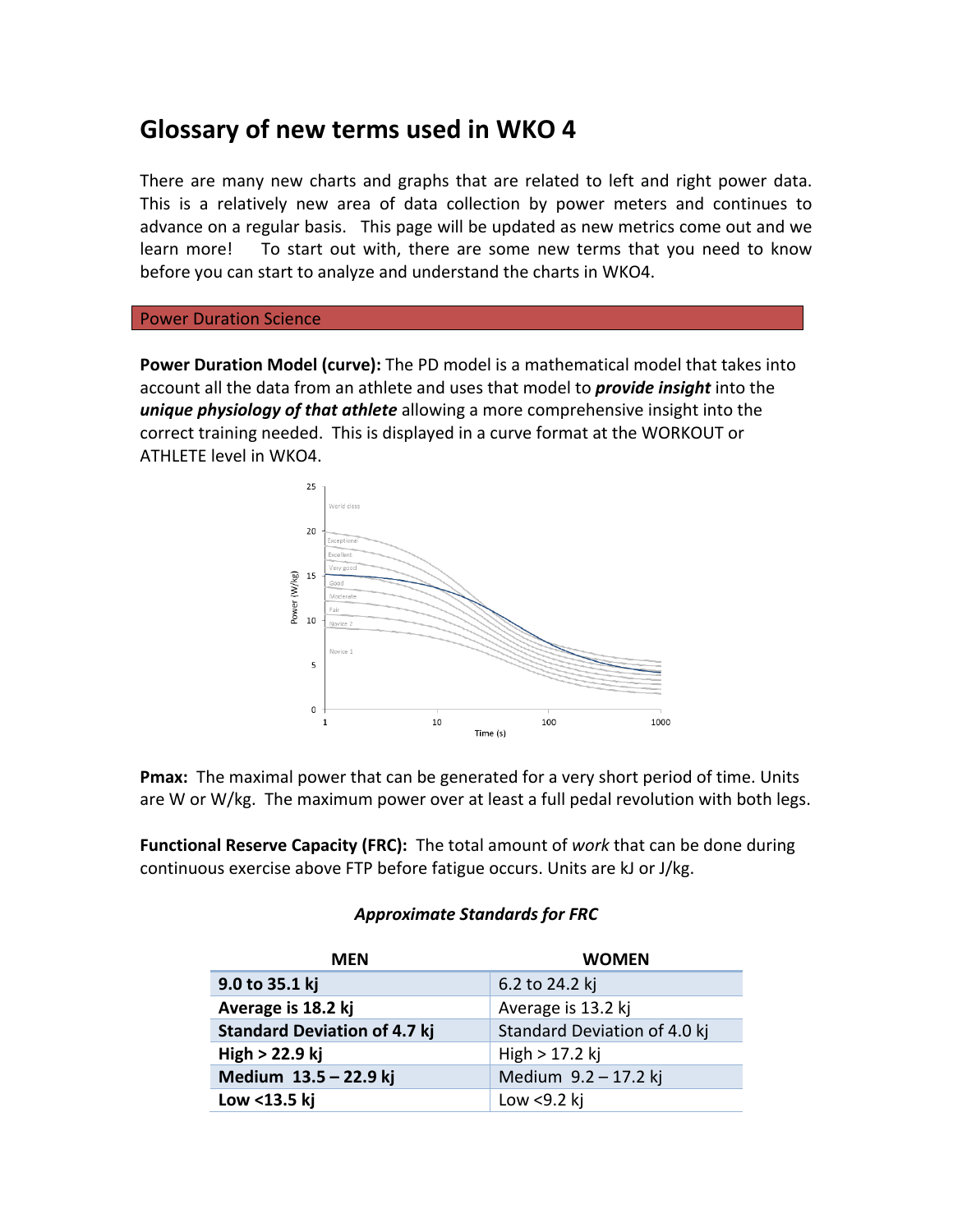**Functional Threshold Power (FTP):** The highest power a rider can maintain in a quasisteady-state w/o fatiguing. When power exceeds FTP, fatigue will occur much sooner, whereas power just below FTP can be maintained much longer

**sFTP:** The user defined and set FTP in WKO4. sFTP is the base calculation for all TSS and PMC metrics.

**mFTP:** This is the estimated / modeled FTP supplied by the Power Duration Model in WKO4. The mFTP is not directly linked to TSS or PMC metrics and is a guide to help you better establish your sFTP.

**Ramp** Rate: This is the ramp rate of your Chronic Training Load or CTL. The ramp rate, expressed in tss/day, shows daily rate of change (both positive or negative) that your CTL changes. You can change this by clicking on the actual word to adjust how many days you would like included in the ramp rate. We recommend 7 days to start with.

| UII-QUIIIX NAIIID NALE |                        |                        |
|------------------------|------------------------|------------------------|
|                        | CTL < 100              | CTL > 100              |
| <b>Training Age</b>    | Ramp Rate (14–28 Days) | Ramp Rate (14-28 Days) |
| 5 Years $+$            | $7 - 10$ tss/day       | $5-7$ tss/day          |
| 3-5 Years              | $5-8$ tss/day          | $3-6$ tss/day          |
| 1-3 Years              | $4-7$ tss/day          | $3-5$ tss/day          |
| $<$ 1 Year             | $3-5$ tss/day          | $3-4$ tss/day          |

## **Short Term Ramp Rate**

**On-Going Ramp Rate**

| <b>Training Age</b> | CTL < 100<br>Ramp Rate (7 Days) | CTL > 100<br>Ramp Rate (7 Days) |
|---------------------|---------------------------------|---------------------------------|
| $5$ Years $+$       | $14 - 20$ tss/day               | $10-14$ tss/day                 |
| 3-5 Years           | $10-16$ tss/day                 | $6 - 12$ tss/day                |
| 1-3 Years           | $8-14$ tss/day                  | $6 - 12$ tss/day                |
| $<$ 1 Year          | $6-10$ tss/day                  | $6 - 8$ tss/day                 |

### Phenotype

**Rider Phenotype:** The composite of a riders observable physiological characteristics and power individualities such as peak power, time to exhaustion and functional threshold power, expressed by grouping like individuals of similar traits.

In WKO4, cyclist (soon runners and swimmers?) can be divided into four general "phenotypes";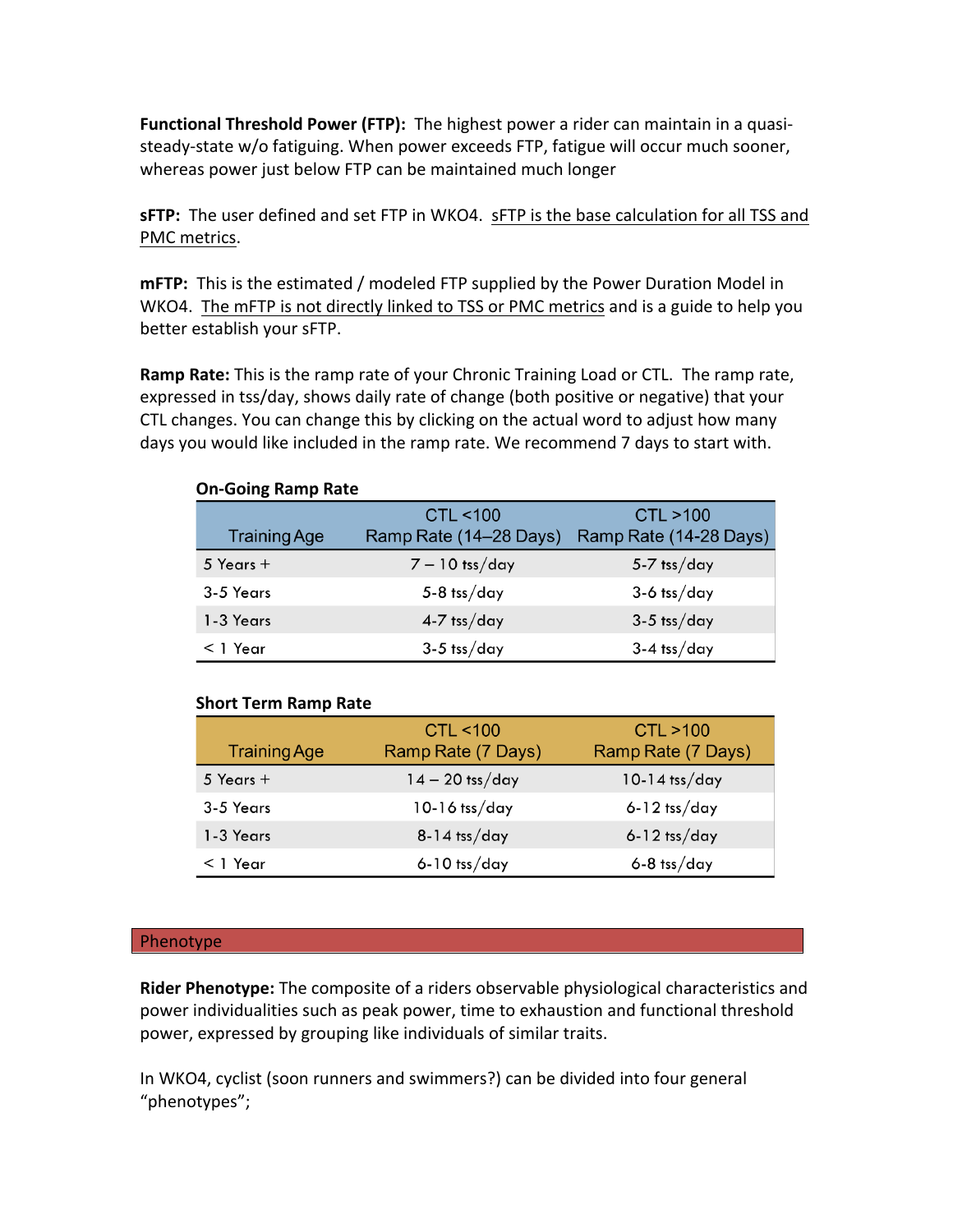- 1. **Sprinter** Excellent ability to produce force on the pedals for a very short period of time, lasting for less than 30 seconds. Can be "explosive" with incredible peak wattage in the first 5 seconds. Or someone that might be more of a "diesel" sprinter that can maintain a very high wattage for up to 20-30 seconds.
- 2. Pursuiter Modest maximal power, but high resistance to fatigue during supra-FTP exercise. Typically can produce 120%+ of their FTP wattage for 5 minutes, which is above the upper limit for the Coggan Classic Levels for Level  $5(Vo2max)$ .
- 3. All-rounder A fairly even blend of abilities. They might have a very good sprint (5-15 seconds) and also can time trial well for an hour with a high FTP. These riders perform well in nearly all events, not great in a single one, but always a threat to win. One important thing to remember about all-arounders is that they also have the ability to "change" phenotypes depending on the focus of their training. An all-arounder could spend a year working on their "pursuit" and become a "pursuiter" and then the next year spend it working on their climbing and now become a "time trial/steady stater". This is very common among allarounders.
- 4. **TT / Steady State** Moderate to high FTP, but poor neuromuscular. These riders can sustain their power output for a long time (greater than 30 minutes) and also exhibit excellent endurance for many hours. These riders are excellent in stage races, long rides, time trialing, climbing and in any event that requires a long, hard sustained effort.

### Pedaling

**Gross Power Released (GPR)**: This is the power that contributes to moving the bicycle forward. There is both positive and negative power in each pedal stroke by each leg. So for example, GPR left will represent the positive power released by the left leg.

Gross Power Absorbed (GPA): This is the power that does NOT contribute to moving the bicycle forward. This is the power being absorbed for one reason or another in each pedal stroke. So, for example, GPA right represents the negative power absorbed by the right leg.

**Average Effective Pedaling Force (AEPF)**: This is the average pedaling force applied to the pedal that causes the crank to turn around a complete revolution and contributes to effectively moving the bike forward. This is calculated as:  $AEPF=(P \times 60) / (C \times 2 \times pi \times CL)$ 

P=Power, C=Cadence, CL=Crank Length

While this is not a new metric, there is now the ability to calculate AEPF separately for this the left and right legs if you use a power meter that reports "balance".